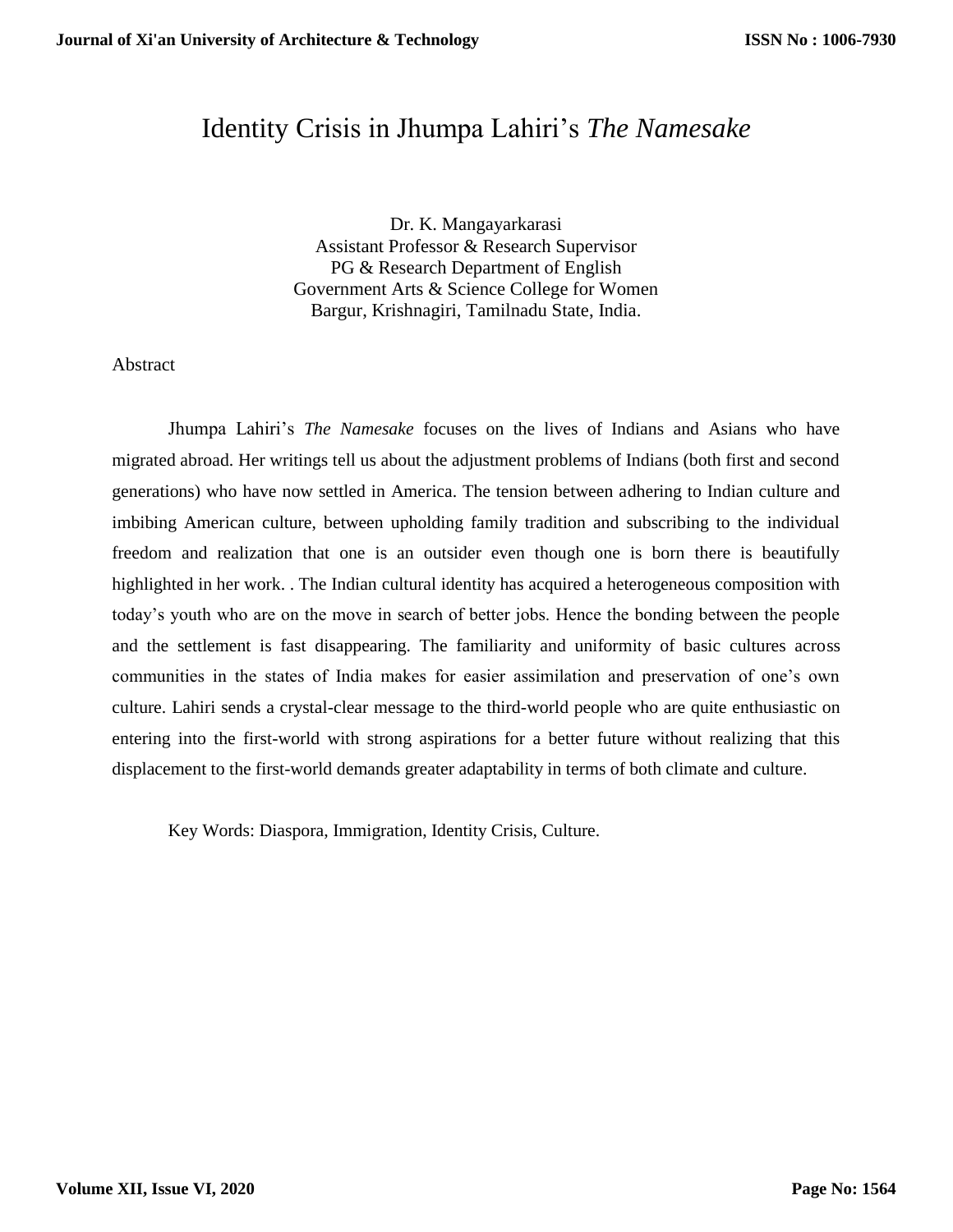Indian writing in English is one of the voices in which India speaks. The contemporary novelists tread new paths and this shows the vitality of Indian fiction. Arun Joshi, Khushwant Singh, Salman Rushdie and Vikram Seth depict the Indian social scene, the partition scene, the theme of alienation and the social, economic and psychological problems of modern man. Writers who are cultural hybrids like Maxine Hongkinstun, Gloria Naylor, Alice Walker, Bharati Mukherjee, Jhumpa Lahiri and many others take up issues like identity crisis, nationalism, alienation, marginalization, insider – outsider and the hegemonic power discourses in the fiction that they are writing today.

Jhumpa Lahiri as an immigrant novelist clearly fits into the school of writers better known as the writers of the 'Indian Diaspora'. The word 'diaspora' has been taken from Greek, meaning "to disperse". 'Diaspora', is the voluntary or forcible movement of peoples from their homelands into new regions…. [Ashcroft, Griffiths, Tiffin] Normally, disapora fiction lingers over alienation, loneliness, homelessness, existential rootlessness, nostalgia, questioning, protest and assertions and the quest for identity; it also addresses issues related to amalgamation or disintegration of cultures, discriminating margins of two different social milieus, internalizing nostalgia and suffering a forced amnesia.

Diaspora is the communities of people living together in one country. Diasporic experience is a spring of agonized inspiration, multiple identities, new subjectivities, creative memories and fresh perspectives of language and life. The earlier immigrant works of the neo-colonial and post-colonial works were often a product of forced immigration of people running away from religious and other political or social persecution. But several Indians who migrated to America in the mid 1970s and afterwards were in search of a better life, and material success and prosperity.

Jhumpa Lahiri was influenced by both Indian and American culture and heritage. This multicultural life style plays a central role in many of her stories, which depict the alienation and loneliness of immigrants, caught between two drastically different worlds. Her novel*, The Namesake*  focuses on the lives of Indians and Asians who have migrated abroad. Her writings tell us about the adjustment problems of Indians (both first and second generations) who have now settled in America. The tension between adhering to Indian culture and imbibing American culture, between upholding family tradition and subscribing to the individual freedom and realization that one is an outsider even though one is born there is beautifully highlighted in her works.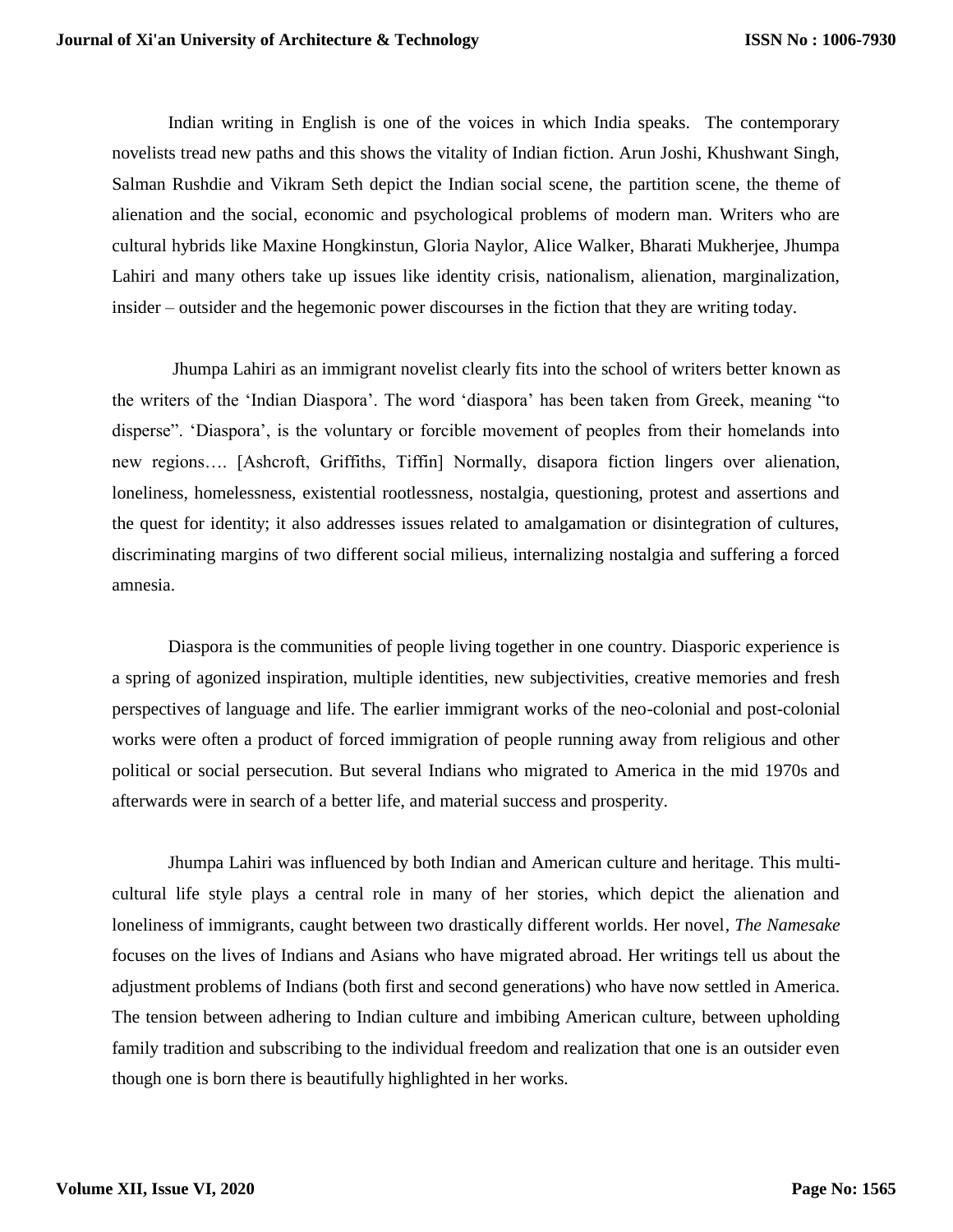Jhumpa Lahiri portrays immigrant experience and the clash of cultures. The conflicts portrayed in the novel bring great empathy to Gogol as he stumbles along the first – generation path, strewn with conflicting loyalties, comic detours and wrenching love-affairs. With penetrating insight, she reveals not only the defining power of the names and expectations bestowed upon us by our parents but also the means by which we slowly, sometimes painfully, come to define ourselves. *The Namesake*, is the story of the Ganguli family. Following an arranged marriage in Calcutta, Ashoke and Ashima Ganguli move to the U.S. and settle in Cambridge and Massachusetts. An engineer working at Massachusetts Institute of Technology, Ashoke adapts more quickly to life in America in contrast to his wife, who resists all things American and pines for her family, in Kolkatta. When a son is born to Gangulis, they are faced with the realization that they cannot wait for a suitable name for the child. Ashoke names the boy Gogol after a Russian writer, whose book he credits with saving his life. But Gogol who does not know the reason for giving him this name, is unable to identify either with the Americans or with the Indians. Intimately interacting with the American environment, the Indian diaspora continues to feel that they are the outsiders even though they have an insider's insight.

The question of cultural identity occurs in Lahiri's writings. In India no single culture exists. Too many cultures have crossed and blended here, and produced a hybridity in us that cannot now unmix. The Indian cultural identity has acquired a heterogeneous composition with today's youth who are on the move in search of better jobs. Hence the bonding between the people and the settlement is fast disappearing. The familiarity and uniformity of basic cultures across communities in the states of India makes for easier assimilation and preservation of one's own culture. But when one leaves India and goes abroad, one realizes that even though one may try and assimilate with that culture, yet it is a baffling new world. The west which appeared alluring when one viewed it from one's locale, appears complex and complicated when one settles there and realizes that one is exiled by choice from one's home.

Immigration is the movement of people from one country or area of the world to another to establish a new permanent residence. People become immigrants primarily for economic, political or religious motives. The U.S. has often been called the "melting pot". The name is delivered from the United States' rich tradition of immigrants coming to the U.S. looking for lucrative jobs and having their cultures melted and incorporated into the fabric of the country. Most of them (immigrants) were not highly educated and did not possess wealth or power in their home countries other than these few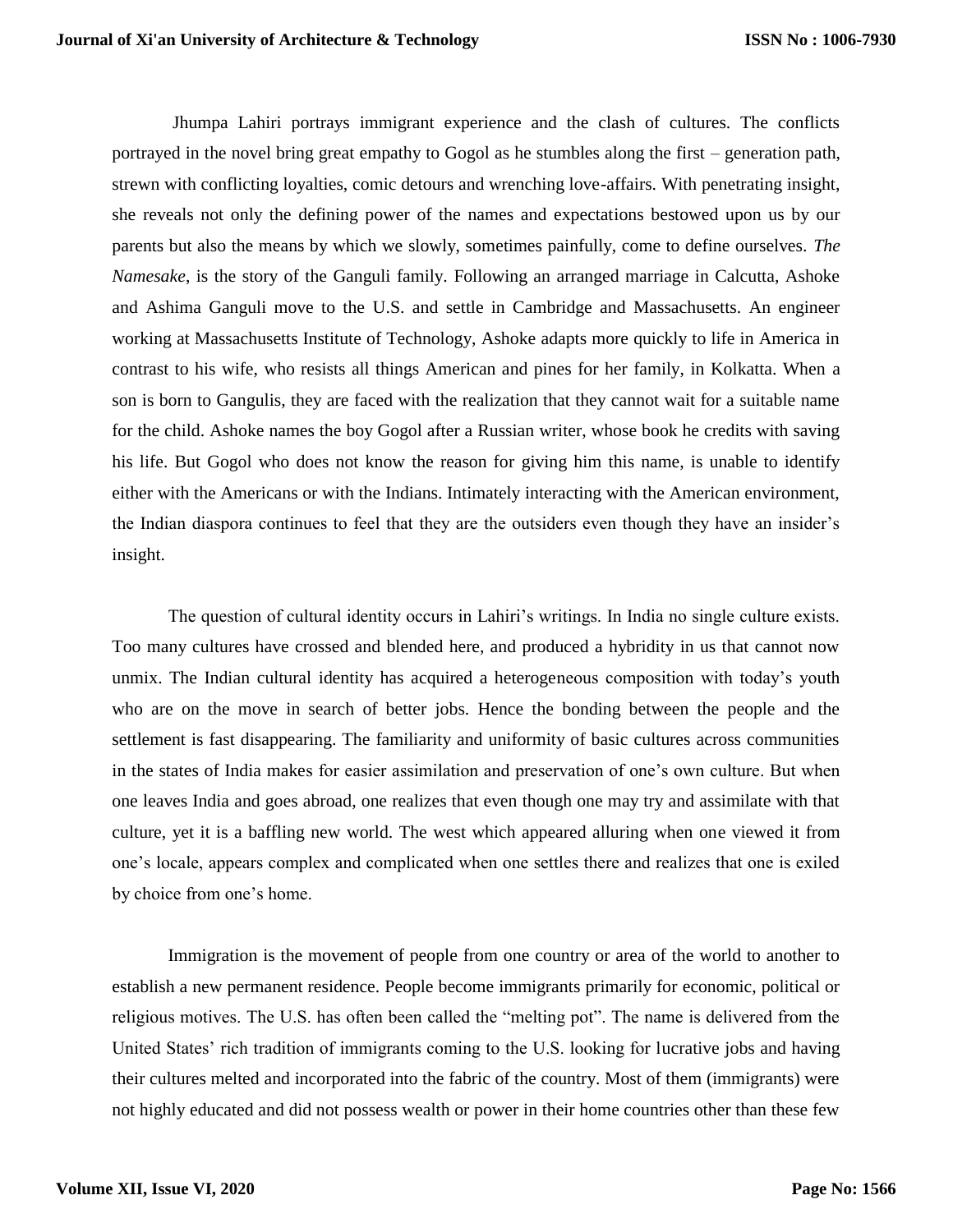commonalities of what they didn't possess, their backgrounds were vastly different. The thread, however, that bound these immigrants together was their vision of improving their current situation. Emma Lazarus, in a poem entitled "The New Colossus", which is inscribed on the pedestal of the statue of liberty tells of the invitation extended to those wanting to make the U.S. their home. "….Give me your tired, your poor, your huddled masses yearning to breathe free". (*Encyclopedia Americana, 1998, Vol.637)*

She adds that it's a classic case of divided identity, but depending on the degree to which the immigrants in question are willing to assimilate, the conflict is more or less pronounced. Her parents were fearful and suspicious of America and American culture when she was growing up. Maintaining ties with India, and preserving the Indian tradition in America, meant a lot to them. The first generation immigrants try to stick to the mannerisms, values and beliefs of their own culture and any clash between their concept of "home" and their beliefs baffle them. In most of the second generation people these emotional links and ties with the past in most of the matters are loosened. They mainly go by American styles in food and habits, and their marital relations too are crumbling. The term first generation immigrant may be used to describe either of two classes of people. One may be an immigrant to a country, possible with the caveat that they must be naturalized to receive this title. The second class may be the children of immigrant parents, first in a family line to be born in the new country. The ambiguity of this term extends to the term "second generation immigrant", which may refer to the first generation born in the new country, or the first generation born to parents who were themselves born in the new country. The living 'in-between' condition is very painful and marginalizing for them. There is the yearning for "home", to go back to "the lost origin", and "imaginary homelands" are created from the fragmentary and partial memories of their homelands.

The novel opens with Ashima recalling her homeland fondly. She is in an advanced state of pregnancy, admitted in a hospital for her delivery. To quote ….nothing feels normal to Ashima. For the past eighteen months, ever since she's arrived in Cambridge, nothing has felt normal at all. It's not so much the pain, which she knows, somehow, she will survive. It's the consequence: Motherhood in a foreign land. …. It was happening so far from home, unmonitored and unobserved by those she loved. *(The Namesake 6)* 

They also face cultural dilemma when their cultural practices are mocked at and there is a threat to their cultural identity. They stand bewildered and confused, and show resistance also to the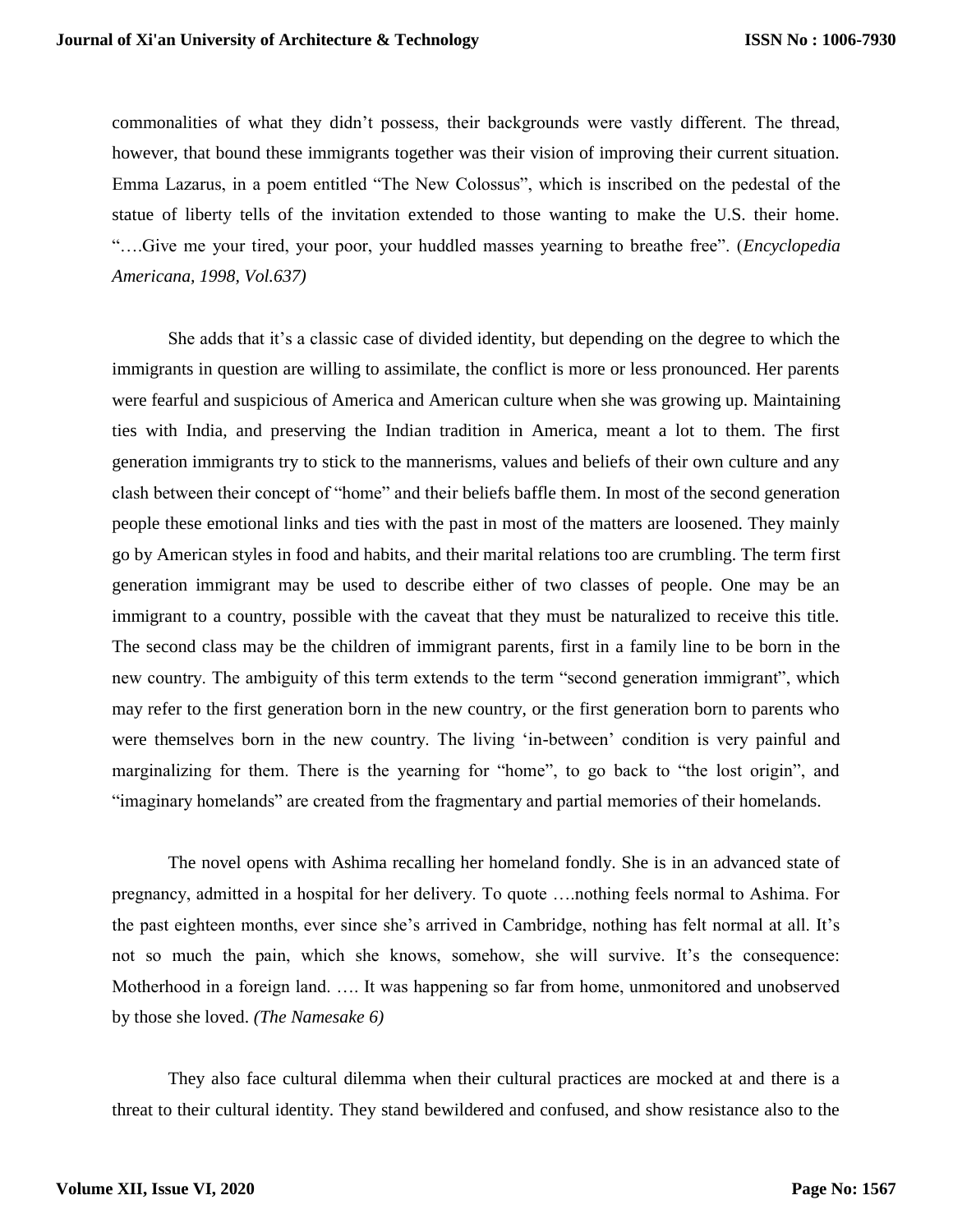discourse of power in various forms. In the following generations these confusions, problems and yearnings become less intense as they get influenced by the culture of that country and also adapt themselves to it... Ashima tries to settle in and adjust herself to her surroundings, but she feels strange and lost in this country and spends hours remembering her parents and family, and reading the same five Bengali novels time and again. While waiting for the child to be born, she relives the past until the point of her departure for Boston. The thought of bringing up a baby in an alien land terrifies her. …to raise a child in a country where she is related to no one, where she knows so little, where life seems so tentative and spare. (*The Namesake* 6*)*

Ashima gives birth to a boy and he is named Gogol after the Russian writer Nikolai Gogol. She feels, without a single grandparent or uncle or aunt, at her side, the baby's birth, like most everything else in America, feels somehow haphazard, only half true …. She never knew of a person entering the world so alone, so deprived. (*The Namesake 25)* Gogol who does not know the reason for giving him this name, is unable to identify either with the Americans or with the Indians. Gradually Ashoke and Ashima's circle of Bengali acquaintances grow and the cultural spirit of Bengal is recreated whenever the friends meet. Robert Cohen comments that distinct diaspora communities are constructed out of the ….conference of narratives of the old country to the new which create the sense of shared history. As Ashoke and Ashima continue to maintain a solidarity with the community, they identify Gogol continues to search for his own identity, for a set code that will not make him feel an "insider – outsider".

The first time his parents leave him alone overnight he goes with his friends Colin, Jason and Marc to a party in the university where his father teaches. This is his first visit to a dorm. There he meets a girl and he introduces himself as Nikhil and "he feels at once guilty and exhilarated". (The Namesake 96)"Stunned at how easy it is" to say Nikhil, he who never dated a girl before and feels brave. He manages to kiss her before he goes. But it hadn't been Gogol but Nikhil, "That Gogol had nothing to do with i*t"*(*The Name Sake 96)* One must note the dual identity or identity crisis in Gogol. Prior to his departure for college, Gogol formally changes his name to Nikhil. But even though he had longed to change his name, he finds that he has to get used to being called Nikhil. And when his parents also refer to him as Nikhil he feels, "… in that instant that he is not related to them, not their child"*.* (*The Namesake 106*)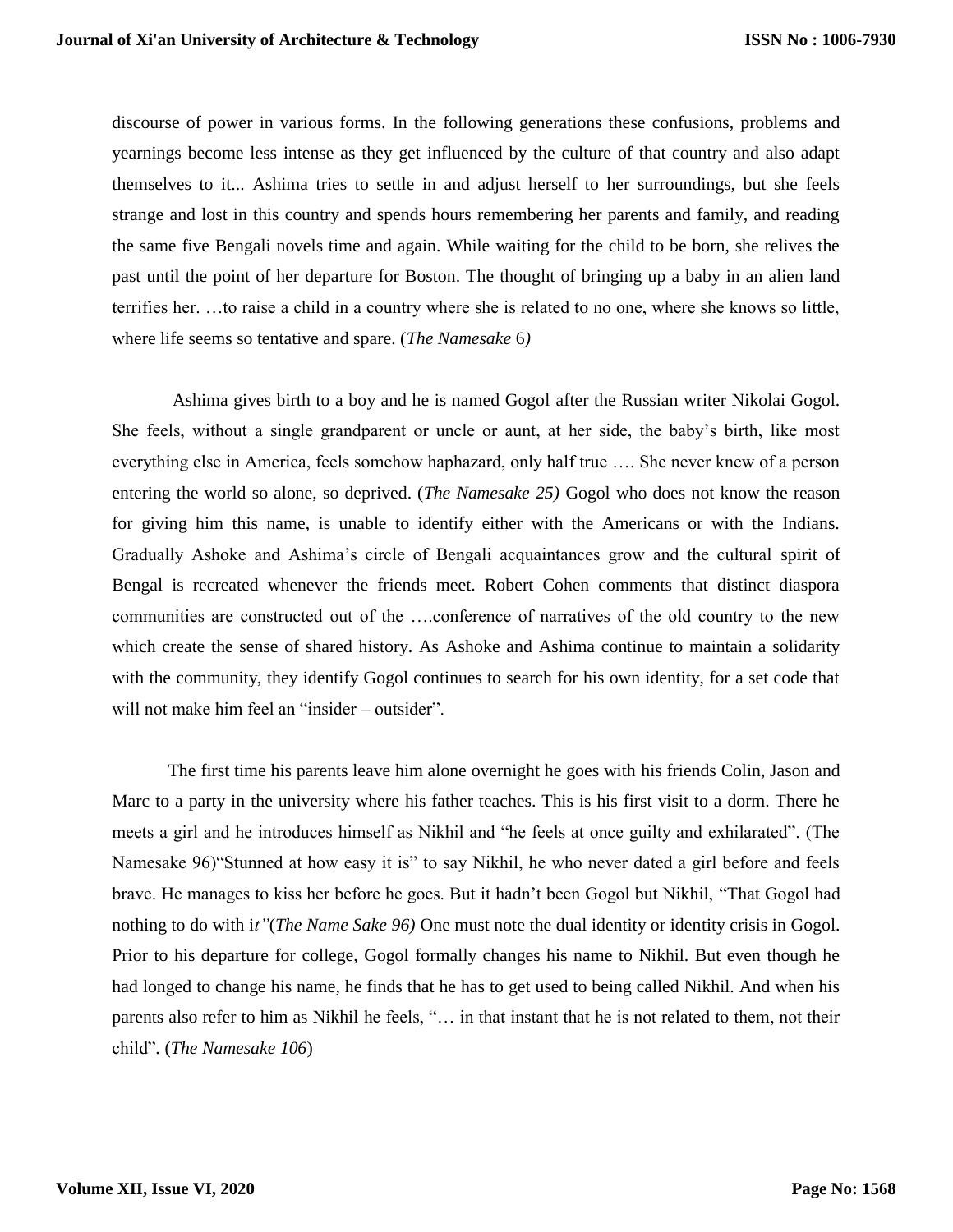Ashoke and Ashima make adjustments which are absolutely necessary. They try to bring up their children the way it is done in India. Sonia and Gogol try to assert their individuality, and Gogol goes to the extent of reminding his parents that he is eighteen. Ashoke and Ashima cannot think of Pemberton Road as their home, but Nikhil refers to his New Haven hostel as his home. Ashima is outraged by his remark. "….Sorry, I left it at home" (*The Name Sake 108).* Ashima says ….that after twenty years in America; She still cannot bring Herself to refer to Pemberton Road as home. *(The Namesake 108)* Though Ashoke and Ashima have a large circle of Bengali migrants as their friends; the sense of estrangement can be felt in them. Gogol and Sonia, American born and educated, want to be acknowledged as Americans. However, they feel estranged both from their parents and from their American friends who consider them as outsiders. The insider outsider feeling is rampant in all migrants. It is through the eyes of the first generation settlers that the second generation learns about their homeland.

The idea of 'home' is central to all human beings in every culture. Having sampled the pleasures and pains of the world, one longs to return to one's home. Ashoke and Ashima's body language and behavior change, the minute when they are in India. They are more confident and assertive. It is true that every time one return one comes back to a different home, because times change and so do people, but nevertheless it is a home where one's roots are anchored. The first generation wants to safeguard their culture and customs in the foreign land. It is noteworthy that every other Saturday Ashoke and Ashima sends Gogol for Bengali language and culture classes at the home of one of their Bengali friends. But, the children in the class study without concentration, wishing they could be at a ballet or softball practice instead. *(The Namesake 66)* Lahiri also shows that most of the first generation people regulate well and make a space for themselves in the new country. Ashima is a good example of Lahiri's first generation people. She tries to adapt herself with the society; she tries to work in a library and manages to drive a car by herself. They concede to Sonia and Gogol's demand of celebrating Christmas, and having an American dinner once a week. However, when Gogol gets involved with Ruth, they disapprove openly saying 'You're too young to get involved this way. (*The Namesake 117)*

When Ruth goes off to oxford to do a course he misses her and he, ...longs for her as his parents have longed, all these years, for the people they love in India… for the first time in his life, he knows this feeling. *(The Namesake* 117*)* He attends a panel discussion about Indian novels written in English. There the question about marginality is discussed. Lahiri shows that comparisons and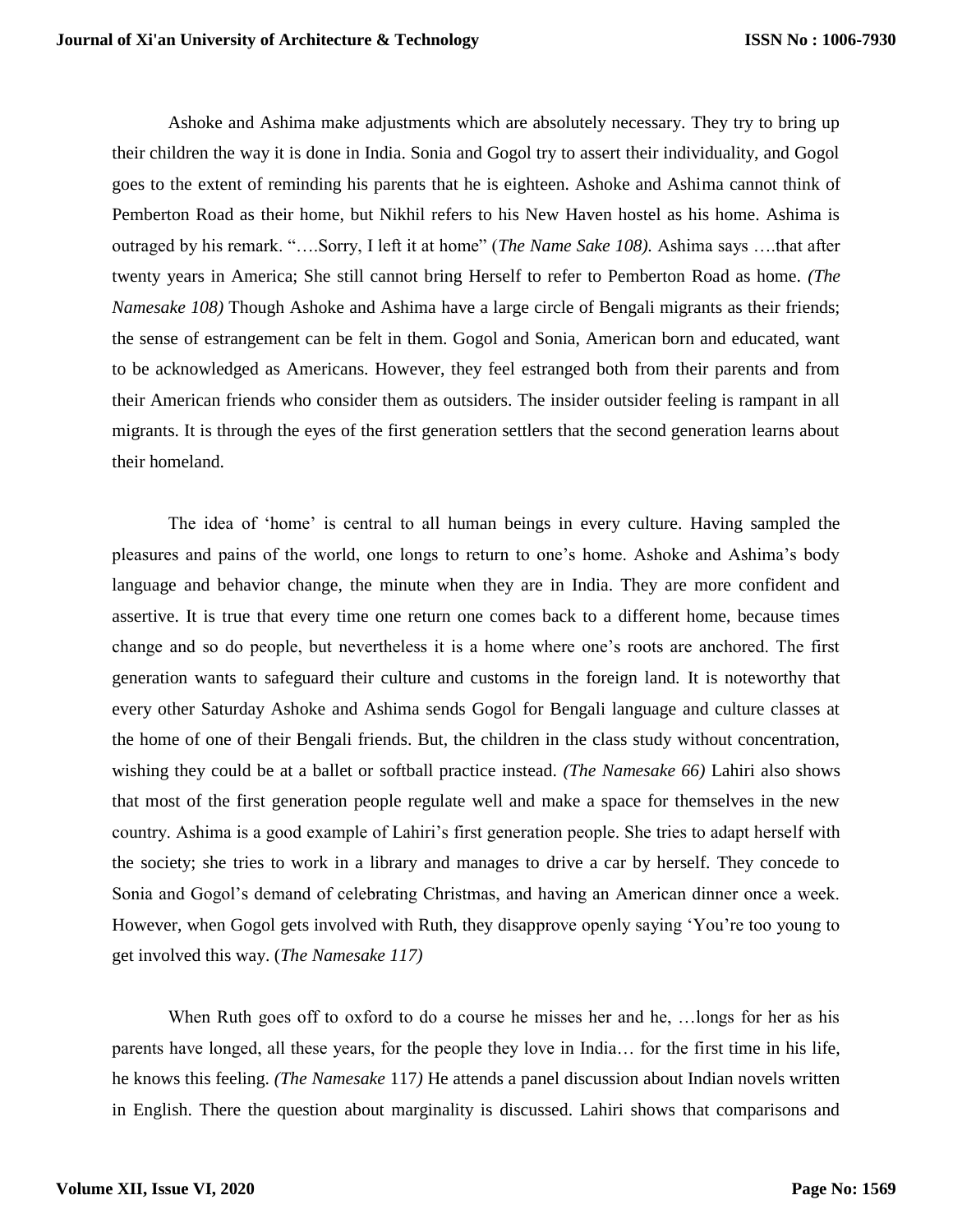contrast between Indian culture and Western culture are bound to occur. Cultural dislocation involves the loss of language, family ties and a support system. For the second generation the question of identity is a complex issue. At home Indian culture and value system are adhered to, while in public the American code of conduct is followed. This becomes doubly challenging.

Added to this is the fact that Ashoke, Ashima and all first generation settlers want their children to do well and get good quality jobs. The American dream looms in their eyes and they want their children to exploit the situation and derive the maximum benefit for themselves, but they must follow the Indian moral and cultural code at home. However, Gogol, Sonia, as well Moushumi wants to chart out their own lives. Gogol's shifting in with Maxine is an assertion of his independence, and his desire to completely merge with the American culture. Gogol eventually marries Moushumi, but they are not happy and so they part. Ashoke dies, and Ashima decides to sell the house on Pemberton Road. Hence forth she would spend six months in India and six months in the states. True to the meaning of her name, she will be without borders, without a home of her own, a resident everywhere and nowhere *(The Namesake 276).* Initially when she had come in 1967, she had been terrified of living in America. But now as she makes the journey back home alone, she is no longer petrified.

The first generation migrants face cultural dilemma but do their best to keep hold of their cultural identity and cultural practices in their beliefs, values, cloths and eating habits. These 'beliefs, traditions, customs, behaviours and values along with their 'possessions and belongings' are carried by migrants with them when they arrive in "new places". The children of the migrants do not countenance the similar problems because of their parents living "here now". Thus Lahiri has shown dynamically the shifting concepts of 'home' and 'displacement' in the successive generations of migrants. Lahiri uses her own craft, technique, style, format and structure. Her narrative voice is elegant, bitter sweet and gentle. Her novel talks of Indian culture, traditions, including food and festival, clothes and customs. Her novel, *The Namesake*, exhibits her signature style and in it she revisits issues that she knows well, those of cultural displacement, sense of identity, and belonging with one foot in two words. Lahiri gracefully shifts the narrative focus from the Ganguli parents to Gogol as he reaches school age. Gogol struggles with his name, which he regards as absurd and inappropriate. The issue of culture permeates the novel, from the early dislocation of immigration in the first half of the novel to Gogol's departure from home to Yale University. This transition is marked by Gogol's decision to change his name to Nikhil.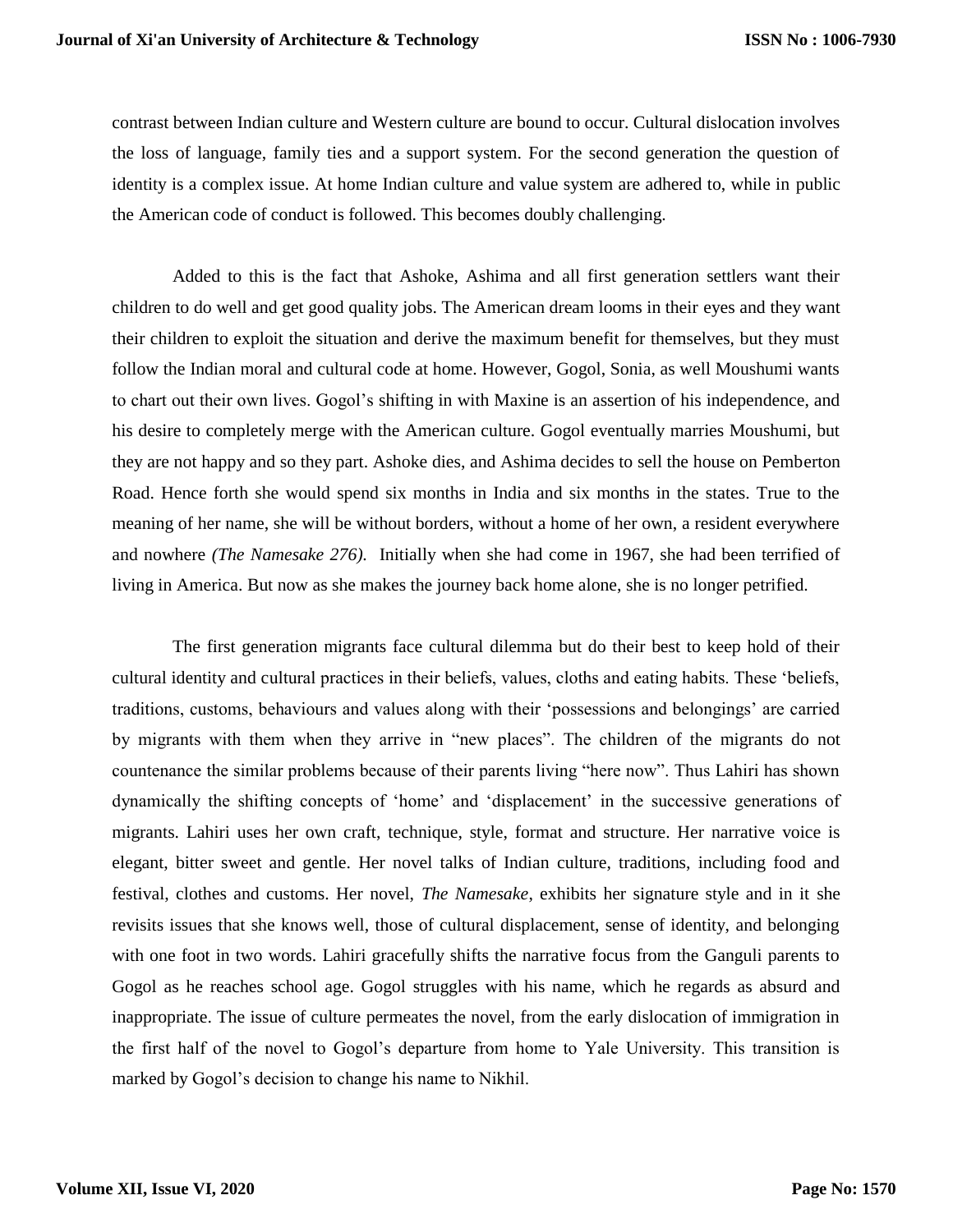Gogol's college experience in one way resembles what might be called typical; he falls in love; he discovers architecture; he begins to assert, against his parent's desires, his independence and individuality. And yet his experiences are always complicated by the particular, as in any life. Gogol can never, even when he moves to New York to work in a large architecture firm, shake his past, his culture or his name as he wishes to do. The novel ends with Gogol in his early thirties. Although the novel never feels busy or hectic, the characters are always in transit. America and the west have always been idealized by the Indians. But when qualified Indian migrates to America then the adjustment problems begin between the traditions, one has inherited and the day to day life one encounters there. There is a gradual adjustment and assimilation and then a hybrid culture comes to the fore. Gradually one develops a respect for other cultures even though one's own culture remains ingrained within oneself. Culture is not defined now-a-days by a place; it is defined by time 'the now'.

As identity becomes the core issue, names become quite significant. The expressive function of a name varies from culture to culture. In Lahiri's novel, Indian names, the Indian identity of her characters become potent symbols and tools to highlight the immigrant identity. Lahiri's works are scattered with details of traditional Indian names, food items, cooking details and wardrobe lists providing the Indian an ethnic touch. In Lahiri's novel *The Namesake* the role of memory in a process of change is often used by the writer in an effective way. Memory plays tricks on all of us. Memory often idealizes its perception of a place to convince oneself that there is one entity which remained constant in world of flux. Food in the novel is a talisman, a reassuring bit of the homeland to cling to. Spices and flavor waft through like themes in a piece of music as evidenced by the following passage. …with the samosas, there are breaded chicken, cutlets, chickpeas with tamarind sauce, lamb biriyani, chutney made with tomatoes from the garden. *(The Namesake 148)* Lahiri uses food as a tool to explain Bengali culture: and also tries to distinguish it from other cultures. For example : ….Gogol's annaprasan, his rice ceremony there is no baptism for Bengali babies, No ritualistic naming in the eyes of God. Instead, the first formal ceremony of their lives centers around the consumption of Solid food. (*The Namesake 38)* Ashima is shocked to see whiskey and wine bottles instead of cereals and tea on top of the refrigerator in Judy's house. Here Lahiri emphasizes cultural difference through food. Lahiri is enthusiastically responsive to the fine ruptures and sudden disjuncture's which make the familiar alien, which delink one from the ties of humanity, family kin leaving one with the acute sense of being alone. She maps the emotional lines of her characters.